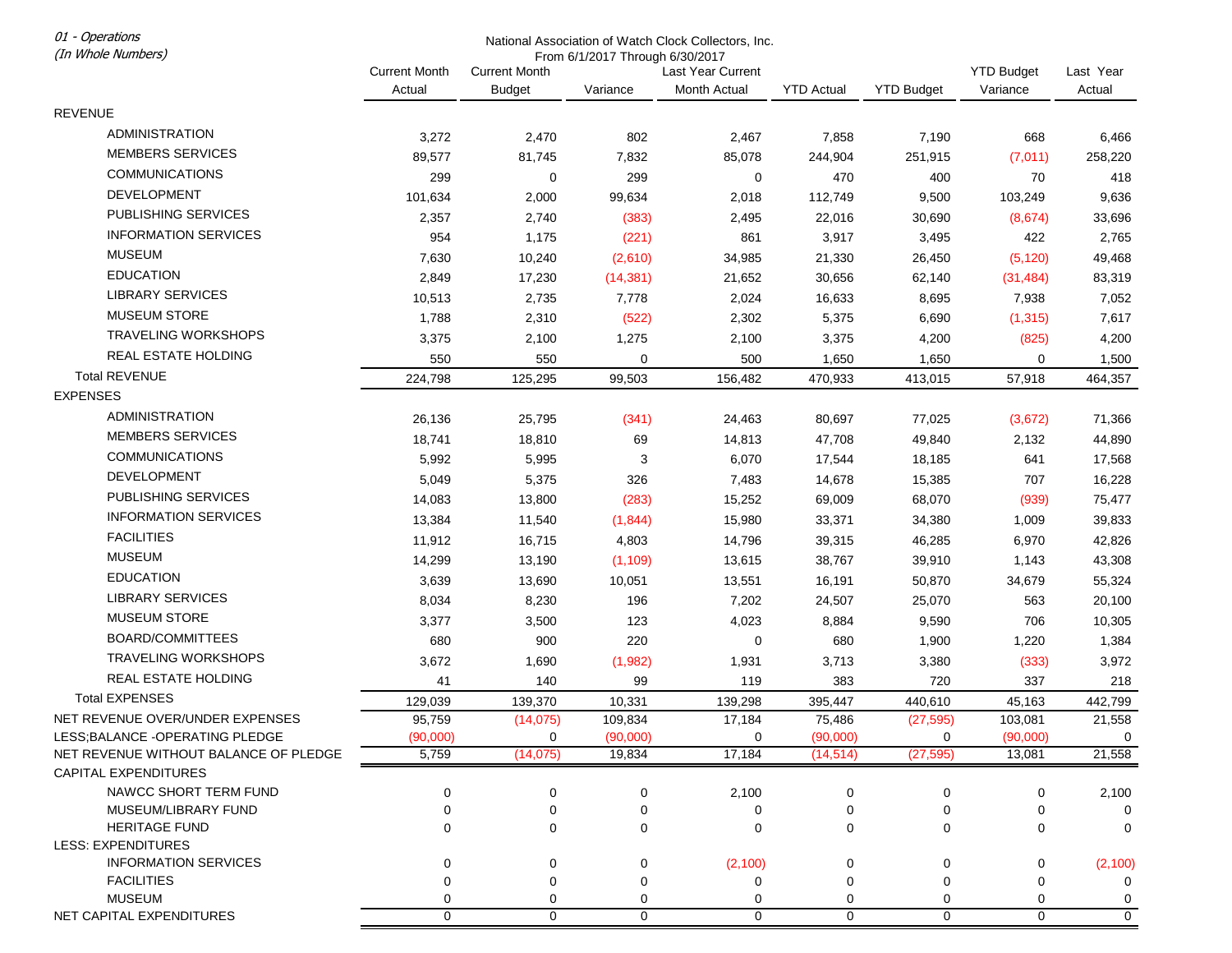02 - Temp Funds

## National Association of Watch Clock Collectors, Inc. From 6/1/2017 Through 6/30/2017

| (In Whole Numbers)              | From 6/1/2017 Through 6/30/2017 |                      |             |                          |                   |                   |                               |                     |
|---------------------------------|---------------------------------|----------------------|-------------|--------------------------|-------------------|-------------------|-------------------------------|---------------------|
|                                 | <b>Current Month</b>            | <b>Current Month</b> |             | <b>Last Year Current</b> | <b>YTD Actual</b> | <b>YTD Budget</b> | <b>YTD Budget</b><br>Variance | Last Year<br>Actual |
|                                 | Actual                          | <b>Budget</b>        | Variance    | <b>Month Actual</b>      |                   |                   |                               |                     |
| <b>REVENUE</b>                  |                                 |                      |             |                          |                   |                   |                               |                     |
| <b>ADMINISTRATION</b>           | 169                             | 280                  | (111)       | 203                      | 315               | 840               | (525)                         | 387                 |
| <b>DEVELOPMENT</b>              | 700                             | 0                    | 700         | 0                        | 700               | 0                 | 700                           | $\mathbf 0$         |
| PUBLISHING SERVICES             | 1,607                           | 200                  | 1,407       | $\Omega$                 | 5,906             | 200               | 5,706                         | $\mathbf 0$         |
| <b>FACILITIES</b>               | 0                               | $\mathbf 0$          | $\mathbf 0$ | 500                      | $\mathbf 0$       | $\mathbf 0$       | 0                             | 1,500               |
| <b>MUSEUM</b>                   | 85                              | 160                  | (75)        | 5,143                    | 7,470             | 480               | 6,990                         | 5,229               |
| <b>EDUCATION</b>                | 0                               | 500                  | (500)       | 0                        | 12,500            | 500               | 12,000                        | 0                   |
| <b>LIBRARY SERVICES</b>         | 76                              | 900                  | (824)       | 1,268                    | 1,857             | 2,600             | (743)                         | 2,799               |
| <b>BOARD/COMMITTEES</b>         | 740                             | 80                   | 660         | 55                       | 796               | 240               | 556                           | 2,106               |
| <b>Total REVENUE</b>            | 3,377                           | 2,120                | 1,257       | 7,169                    | 29,544            | 4,860             | 24,684                        | 12,021              |
| <b>EXPENSES</b>                 |                                 |                      |             |                          |                   |                   |                               |                     |
| <b>ADMINISTRATION</b>           | 5                               | 40                   | 35          | 5                        | 91                | 160               | 69                            | 73                  |
| <b>DEVELOPMENT</b>              | 9                               | 4,900                | 4,891       | 1,197                    | 9                 | 4,900             | 4,891                         | 1,197               |
| PUBLISHING SERVICES             | 253                             | $\mathbf 0$          | (253)       | $\mathbf 0$              | 1,282             | 400               | (882)                         | 12                  |
| <b>MUSEUM</b>                   | 1,410                           | 660                  | (750)       | 890                      | 4,439             | 1,670             | (2,769)                       | 2,840               |
| <b>EDUCATION</b>                | 1,853                           | 2,160                | 307         | 0                        | 3,716             | 6,480             | 2,764                         | 904                 |
| <b>LIBRARY SERVICES</b>         | 1,705                           | 980                  | (725)       | 1,906                    | 2,486             | 2,875             | 389                           | 4,825               |
| BOARD/COMMITTEES                | (30)                            | 10                   | 40          | 6                        | 26                | 50                | 24                            | 18                  |
| <b>Total EXPENSES</b>           | 5,205                           | 8,750                | 3,545       | 4,004                    | 12,048            | 16,535            | 4,487                         | 9,869               |
| NET REVENUE OVER/UNDER EXPENSES | (1,828)                         | (6,630)              | 4,802       | 3,165                    | 17,496            | (11, 675)         | 29,171                        | 2,152               |
| <b>CAPITAL EXPENDITURES</b>     |                                 |                      |             |                          |                   |                   |                               |                     |
| <b>HERITAGE FUND</b>            | 0                               | 0                    | 0           | $\mathbf 0$              | 0                 | $\pmb{0}$         | 0                             | 0                   |
| TEMP RESTRICTED FUNDS           | $\Omega$                        | 0                    | $\Omega$    | 17,936                   | $\Omega$          | 0                 | 0                             | 17,936              |
| <b>LESS: EXPENDITURES</b>       |                                 |                      |             |                          |                   |                   |                               |                     |
| <b>INFORMATION SERVICES</b>     | $\Omega$                        | 0                    | $\mathbf 0$ | $\Omega$                 | $\Omega$          | 0                 | 0                             | 0                   |
| <b>FACILITIES</b>               | $\Omega$                        | 0                    | 0           | (17, 936)                | 0                 | 0                 | 0                             | (17, 936)           |
| <b>MUSEUM</b>                   | 0                               | 0                    | 0           | 0                        | 0                 | 0                 | 0                             | 0                   |
| NET CAPITAL EXPENDITURES        | $\mathbf 0$                     | $\mathbf 0$          | $\mathbf 0$ | $\mathbf 0$              | $\mathbf 0$       | $\mathbf 0$       | 0                             | $\mathbf 0$         |